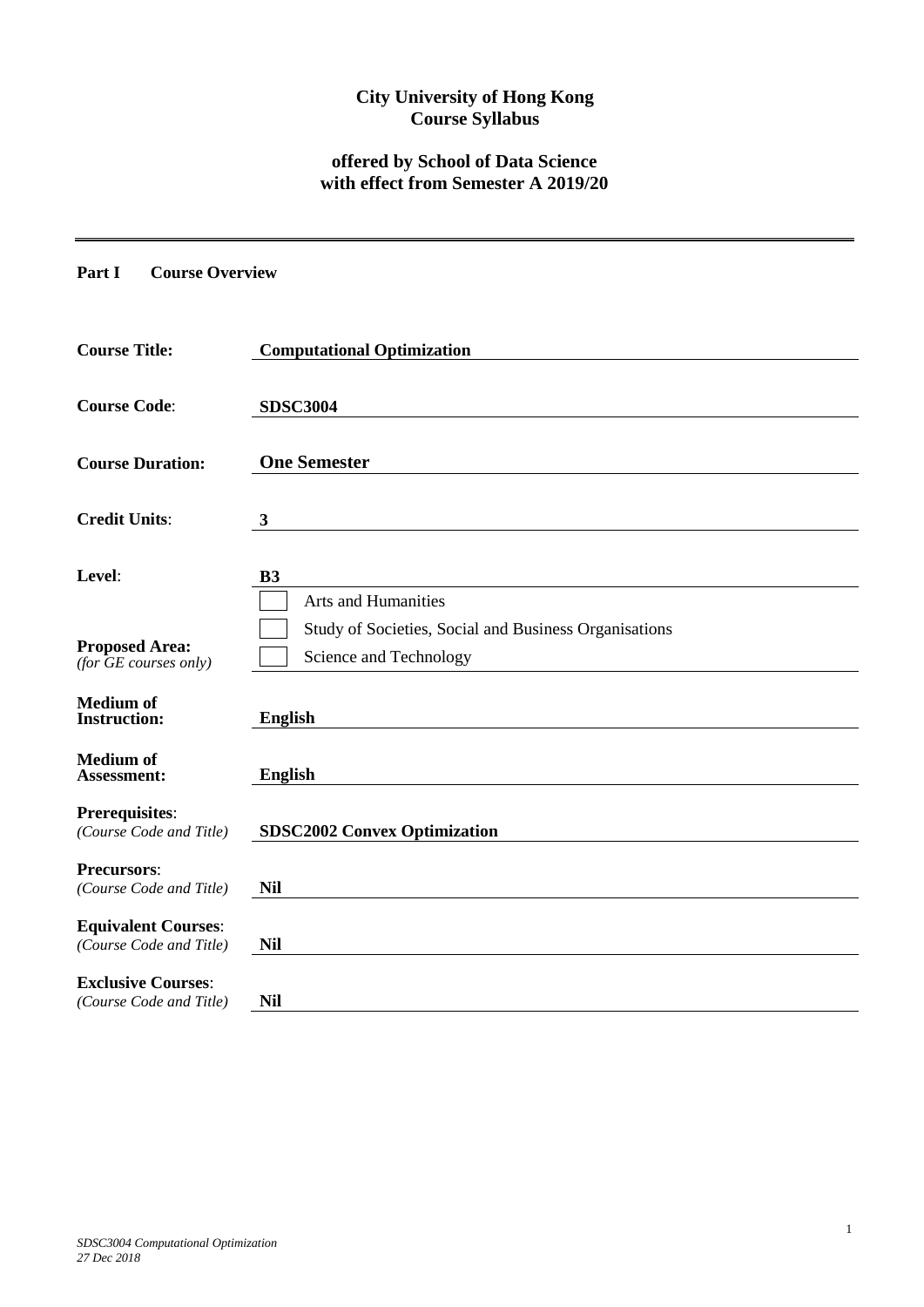### **Part II Course Details**

### **1. Abstract**

*(A 150-word description about the course)*

This course introduces students to algorithms and techniques for optimization and nonlinear programming problems. Students will learn important numerical optimization methods such as the gradient descent, the Newton's method, the quasi-Newton's methods for unconstrained optimization, and the methods for constrained optimization. The classic methods for machine learning such as the stochastic gradient descent and its acceleration techniques, will be covered as well.

### **2. Course Intended Learning Outcomes (CILOs)**

*(CILOs state what the student is expected to be able to do at the end of the course according to a given standard of performance.)*

| No. | $CLOS$ <sup>#</sup>                                                                                                   | Weighting*<br>(i f)<br>applicable) | Discovery-enriched<br>curriculum related<br>learning outcomes<br>(please tick where<br>appropriate) |            |    |
|-----|-----------------------------------------------------------------------------------------------------------------------|------------------------------------|-----------------------------------------------------------------------------------------------------|------------|----|
|     |                                                                                                                       |                                    | A1                                                                                                  | A2         | A3 |
| 1.  | State the various types of optimization problems and<br>models and their features.                                    | 10%                                | $\sqrt{ }$                                                                                          |            |    |
| 2.  | Explain the basic concepts and main ideas of various<br>optimization algorithm and techniques.                        | 20%                                | $\sqrt{ }$                                                                                          | V          |    |
| 3.  | Elaborate the properties and application domains of<br>different optimization methods.                                | 30%                                | $\mathcal{N}$                                                                                       | V          |    |
| 4.  | Illustrate the mainstream algorithms by numerical tests and<br>obtain practical experience from numerical experiments | 30%                                |                                                                                                     | $\sqrt{ }$ |    |
| 5.  | Apply the correct algorithm to solve certain optimization<br>problems from the application domains.                   | 10%                                |                                                                                                     | V          |    |
|     |                                                                                                                       |                                    |                                                                                                     |            |    |

*\* If weighting is assigned to CILOs, they should add up to 100%.* 100%

*# Please specify the alignment of CILOs to the Gateway Education Programme Intended Learning outcomes (PILOs) in Section A of Annex.* 

*A1: Attitude* 

*Develop an attitude of discovery/innovation/creativity, as demonstrated by students possessing a strong sense of curiosity, asking questions actively, challenging assumptions or engaging in inquiry together with teachers.*

*A2: Ability*

*Develop the ability/skill needed to discover/innovate/create, as demonstrated by students possessing critical thinking skills to assess ideas, acquiring research skills, synthesizing knowledge across disciplines or applying academic knowledge to self-life problems.*

### A3: *Accomplishments*

*Demonstrate accomplishment of discovery/innovation/creativity through producing /constructing creative works/new artefacts, effective solutions to real-life problems or new processes.*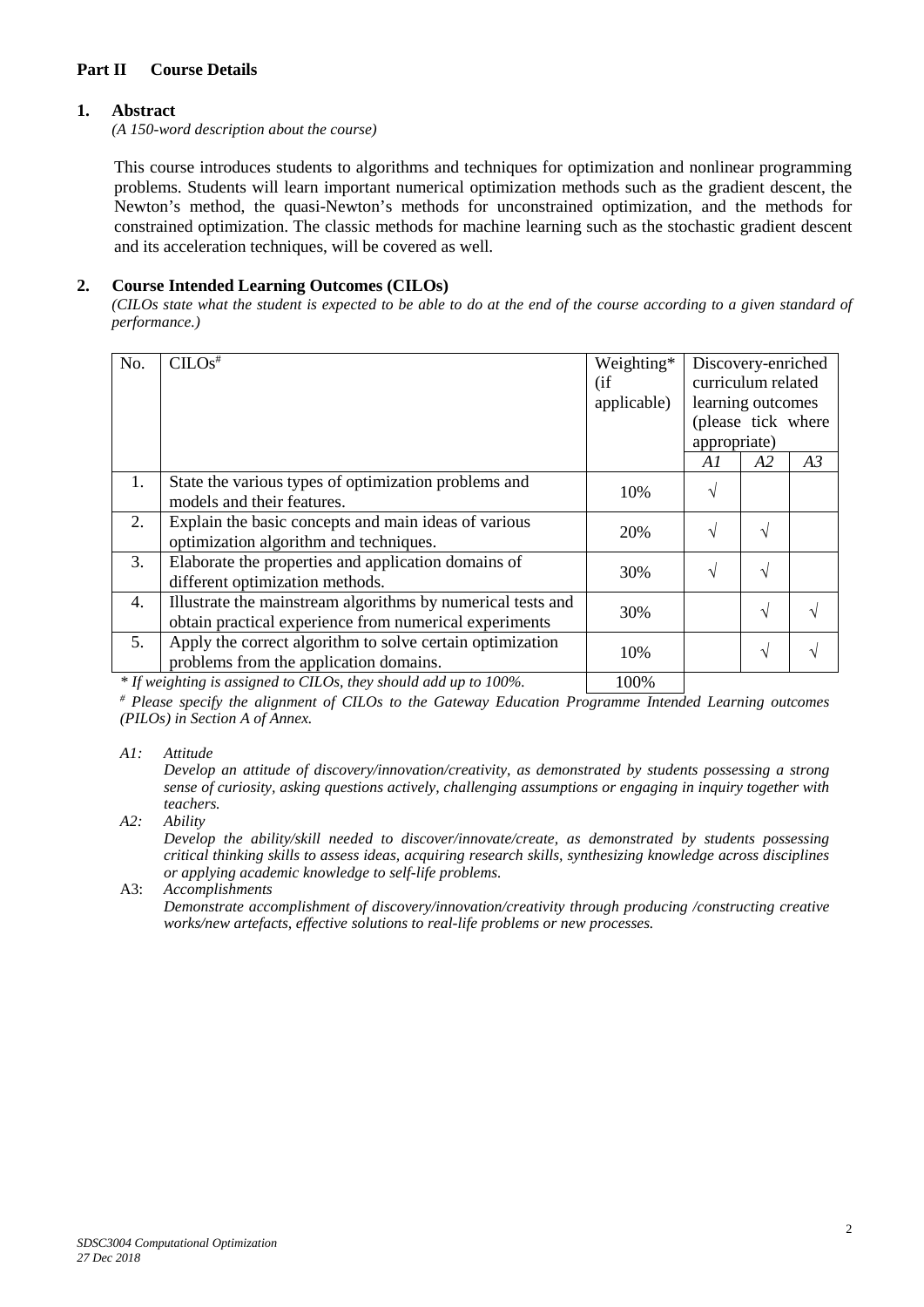### **3. Teaching and Learning Activities (TLAs)**

*(TLAs designed to facilitate students' achievement of the CILOs.)*

| <b>TLA</b>  | <b>Brief Description</b>               | CILO No.          |  |  |   | Hours/week<br>(if applicable) |               |
|-------------|----------------------------------------|-------------------|--|--|---|-------------------------------|---------------|
|             |                                        |                   |  |  | 4 |                               |               |
| Lectures    | Learning through teaching is primarily | $\mathbf{\hat{}}$ |  |  |   |                               | 3 hours/ week |
|             | based on lectures.                     |                   |  |  |   |                               |               |
| Take-home   | Learning through take-home             |                   |  |  |   |                               | after-class   |
| assignments | assignments helps students understand  |                   |  |  |   |                               |               |
|             | basic concepts and theories of         |                   |  |  |   |                               |               |
|             | computational optimization.            |                   |  |  |   |                               |               |

# **4. Assessment Tasks/Activities (ATs)**

*(ATs are designed to assess how well the students achieve the CILOs.)*

| <b>Assessment Tasks/Activities</b>      | CILO No. |  |  |  |  | Weighting* | Remarks |
|-----------------------------------------|----------|--|--|--|--|------------|---------|
|                                         |          |  |  |  |  |            |         |
| Continuous Assessment: 40%              |          |  |  |  |  |            |         |
| <b>Test</b>                             |          |  |  |  |  | 10%        |         |
| Assignments                             |          |  |  |  |  | 30%        |         |
| Examination: 60% (duration: 2 hours)    |          |  |  |  |  |            |         |
| Examination                             |          |  |  |  |  | 60%        |         |
| * The weightings should add up to 100%. |          |  |  |  |  | 100%       |         |

For a student to pass the course, at least 30% of the maximum mark for the examination should be obtained.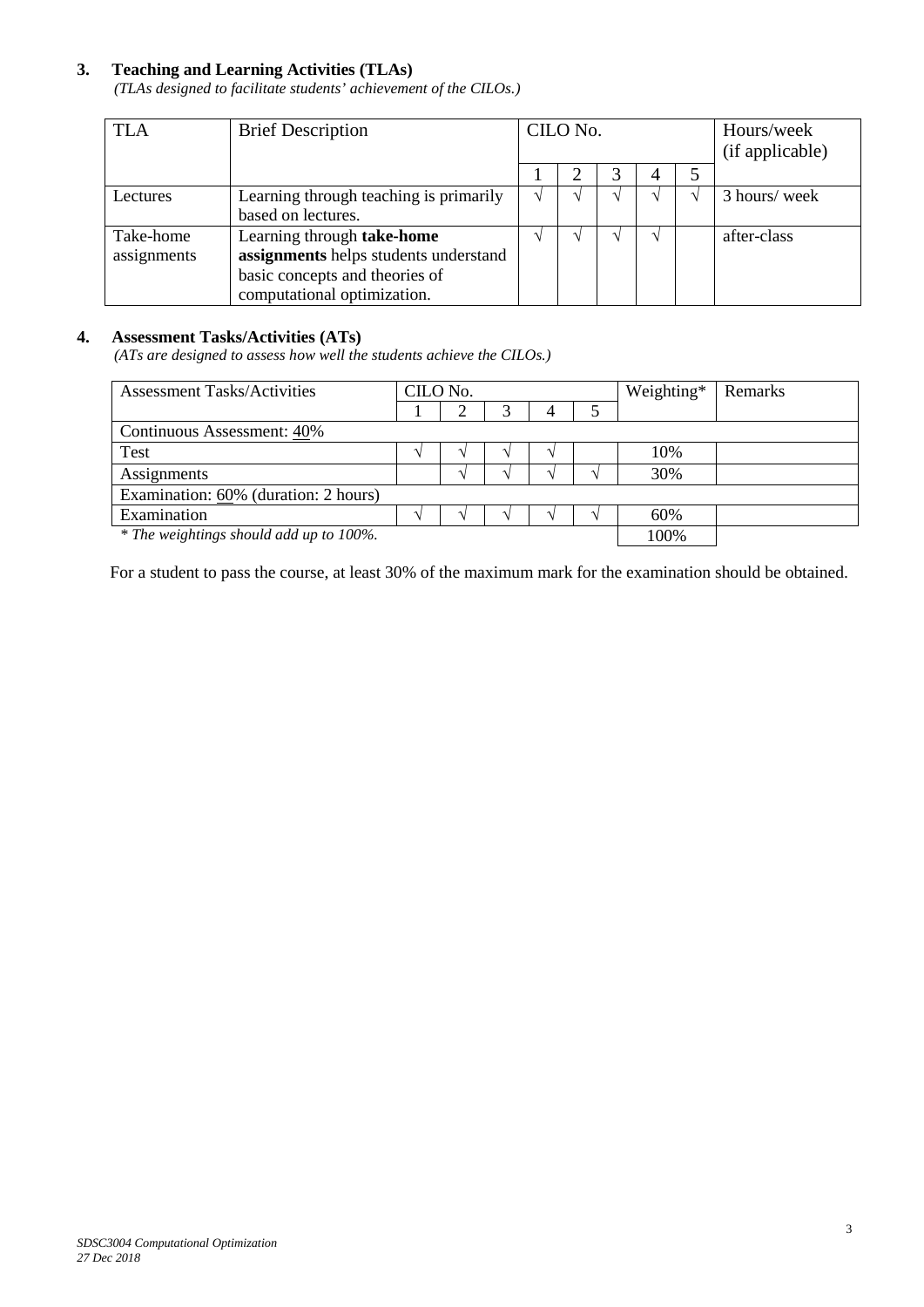# **5. Assessment Rubrics**

*(Grading of student achievements is based on student performance in assessment tasks/activities with the following rubrics.)*

| <b>Assessment Task</b>   | Criterion                                                                                                                                                                                                                                                                                                                                | Excellent     | Good          | Fair          | Marginal     | Failure                                    |
|--------------------------|------------------------------------------------------------------------------------------------------------------------------------------------------------------------------------------------------------------------------------------------------------------------------------------------------------------------------------------|---------------|---------------|---------------|--------------|--------------------------------------------|
|                          |                                                                                                                                                                                                                                                                                                                                          | $(A+, A, A-)$ | $(B+, B, B-)$ | $(C+, C, C-)$ | (D)          | (F)                                        |
| Test<br>$\overline{1}$ . | 2-hour test to assess students' understanding of<br>computational optimization methods and algorithms.                                                                                                                                                                                                                                   | High          | Significant   | Moderate      | Basic        | Not even<br>reaching<br>marginal<br>levels |
| 2.<br>Assignments        | Students' ability to correctly apply computational<br>optimization methods to solve given problems.                                                                                                                                                                                                                                      | High          | Significant   | Moderate      | <b>Basic</b> | Not even<br>reaching<br>marginal<br>levels |
| Examination              | Examination questions are designed to assess student's<br>level of achievement of the intended learning outcomes,<br>with emphasis placed on understanding and correct<br>application, mostly through mathematical exposition, clear<br>explanation, and numerical calculation, of the various<br>computational optimization techniques. | High          | Significant   | Moderate      | Basic        | Not even<br>reaching<br>marginal<br>levels |

The test and assignments will be numerically-marked, while examination will be numerically-marked and grades-awarded accordingly.